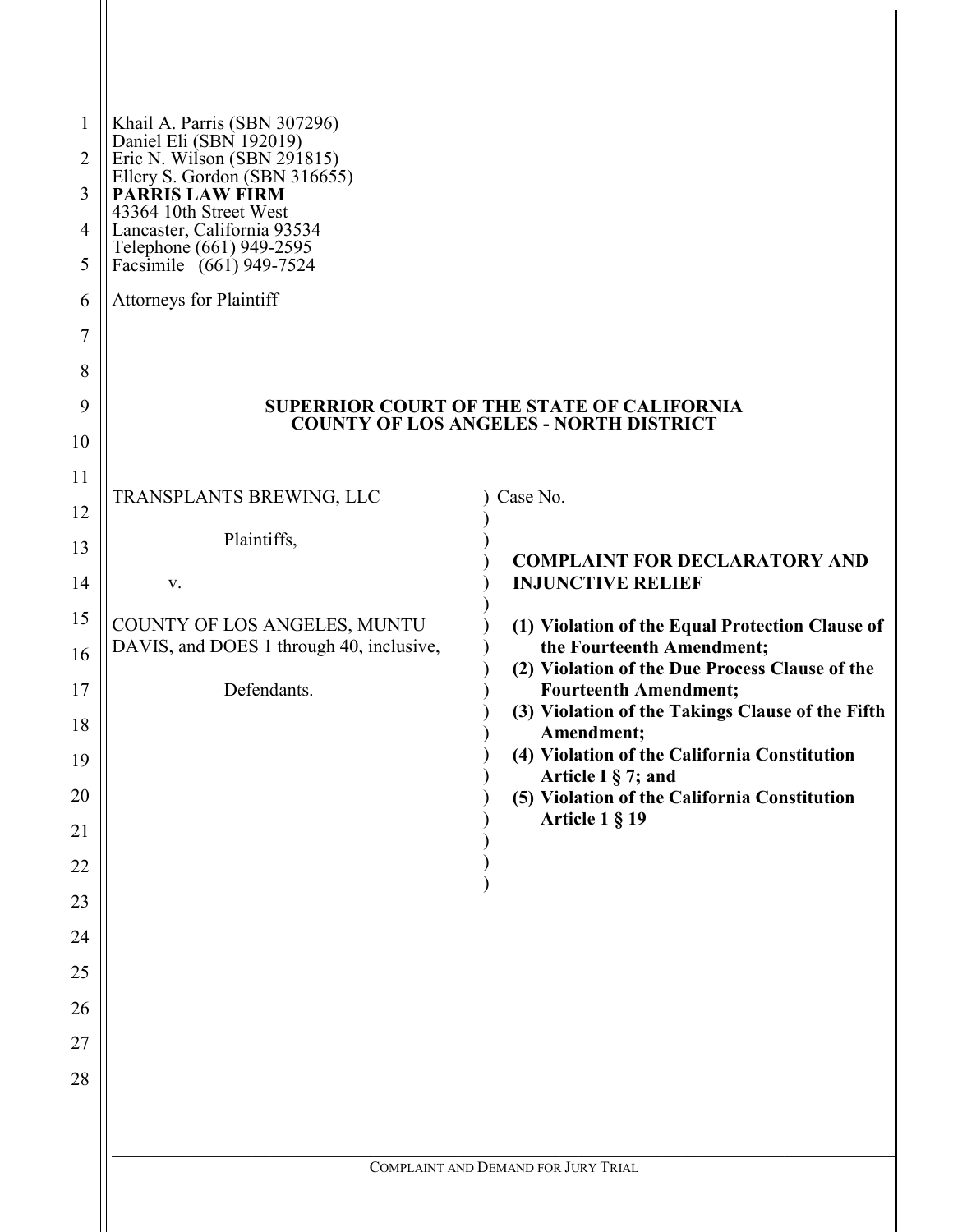Plaintiff Transplants Brewing, LLC ("Transplants") alleges as follows:

### **INTRODUCTION AND BACKGROUND**

 1. In an effort to control the novel coronavirus pandemic California's governor has declared a "State of Emergency." Along with this declaration came a suspension of the normal checks and balances of the legislative process, giving the governor dictator like powers. Pursuant to California law, the governor's declaration resulted in a similar suspension of legislative checks and balances, and a dictator like power for Defendant County of Los Angeles' Department of Public Health, and more specifically its Public Health officer.

2. As California begins to reopen various sectors of its economy following Governor Gavin Newsom's March 4, 2020, order the State has adopted a four-stage "Resilience Roadmap" for reopening "non-essential" businesses throughout the state. Under this roadmap, a wide array of businesses are to reopen, including retailers, restaurants, personal services, and childcare.

 3. Effective July 13, 2020, California's Department of Public Health decreed that bars, brewpubs, breweries, and pubs were ordered to close all operations both indoor and outdoor statewide. However, these businesses were allowed to operate if they offered "sit-down, outdoor, dine-in meals." (July 13, 2020, Statewide Public Health Officer Order, Section 1, subd. (a).) Pursuant to the state order, alcohol could be sold to patrons, so long as it was sold "in the same transaction as a meal." (*Ibid*.) Bars and breweries which lack an "on site" kitchen to prepare food are permitted to "contract with another vendor" to provide food, and in that case, "can serve dine-in meals when operating outdoors provided both businesses follow the dine-in restaurant guidance and alcohol is sold only in the same transaction as a meal." The State Order was superseded by an order dated August 28 2020, providing the same guidelines for reopening.

4. Following the authority granted under the governor's emergency declaration, Defendant County of Los Angeles' public health officer issued a similar order applicable to bars, breweries, brewpubs and pubs ("LA County Order"). Under the LA County Order bars, breweries, brewpubs and pubs falling within the County's jurisdictional borders are ordered closed, but can qualify for an exemption for outdoor operations, so long as food was purchased in the same transaction as the sale of alcohol. Unlike the state order, however, the County Order prevents such businesses from "contracting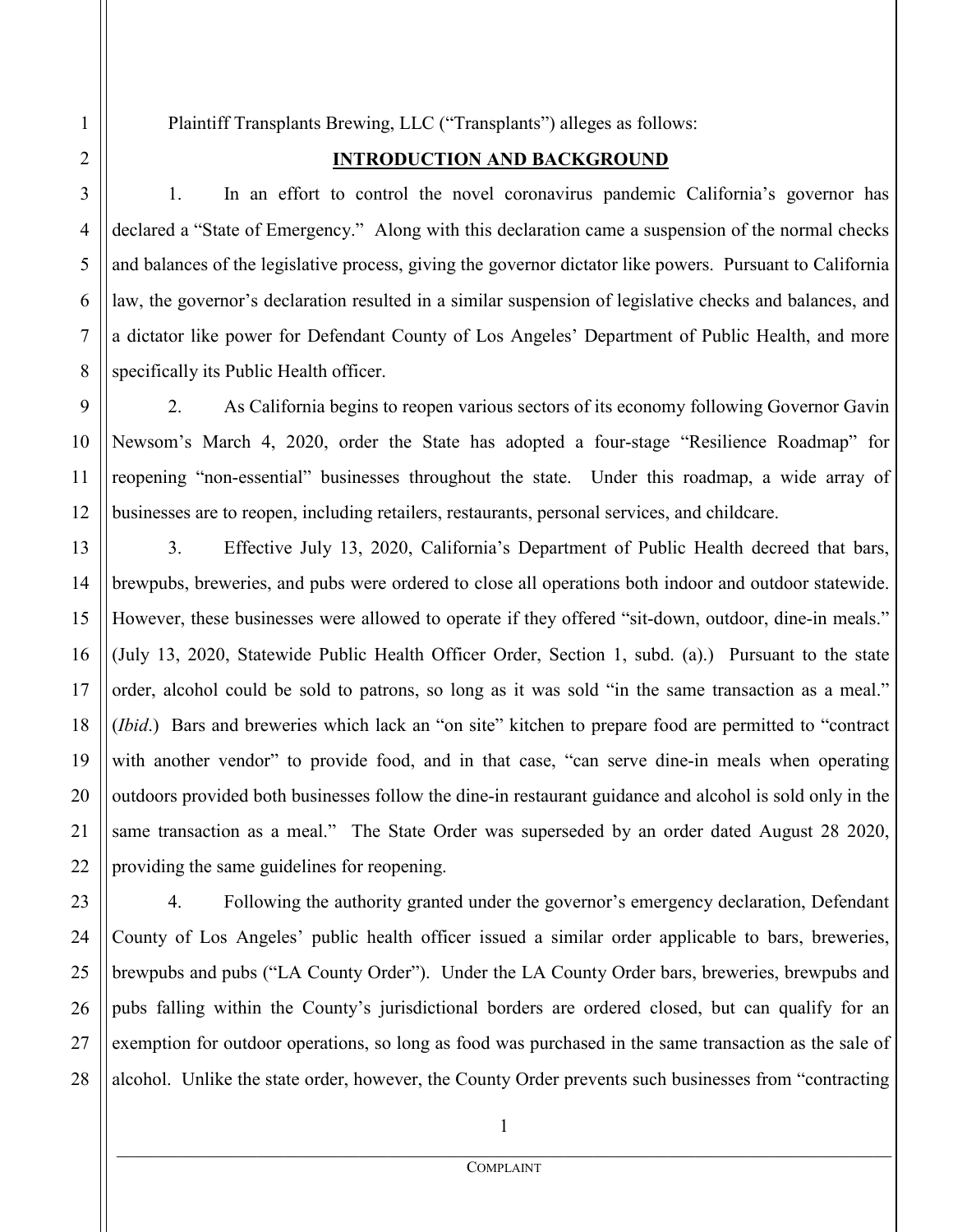with a vendor" to provide food service, and instead mandates that only businesses with onsite kitchens qualify for the exemption. (See publichealth.lacounty.gov/media/Coronavirus/docs/protocols/ Reopening Restaurants.pdf, incorporated herein by reference, and attached hereto as "**Exhibit A.**")

5. Plaintiff Transplants has owned and operated Transplants Brewing Company located at 40242 La Quinta Ln Unit 101, Palmdale, CA 93551 as a brewery and bar since June of 2014. Transplants has outdoor space for patrons. Transplants lacks an onsite kitchen, but has contracted with third party vendors to provide food service for consumption onsite. As such, Transplants can satisfy all of the conditions for re-opening set forth in the Statewide Public Health Officer Order dated August 28, 2020. However, because Transplants falls within Defendant County's jurisdictional borders, it cannot qualify for an exemption because it lacks an onsite kitchen, but rather must rely on a third party vendor for food preparation.

 6. Transplants brings the instant action challenging the LA County Order, and specifically that portion which prevents bars, breweries, pubs and brewpubs from contracting with outside vendors to provide food services for onsite consumption. The distinction between food prepared in an onsite kitchen versus that prepared by a third party vendor is arbitrary, has no scientific basis and is not necessary to address the risks of viral transmission. Consumption of alcohol along with food prepared by a third party vendor creates no greater risk of viral infection than consumption of alcohol with food prepared at an onsite kitchen.

 7. The LA County Order, and specifically the ban on contracting with a third party vendor food preparation is causing substantial and irreparable harm to businesses such as Transplants which have no means by which they can qualify for an exemption and resume business operations. Defendant County and its public health officer refuses to modify the LA County Order requiring judicial intervention to protect the rights of Plaintiff Transplants and similarly situated businesses.

### **PARTIES**

8. At all relevant times, Plaintiff Transplants is a California limited liability company licensed to do business, and transacting business, in California. Transplants owns and operates a brewery and bar located at 40242 La Quinta Ln Unit 101, Palmdale, CA 93551.

1

2

3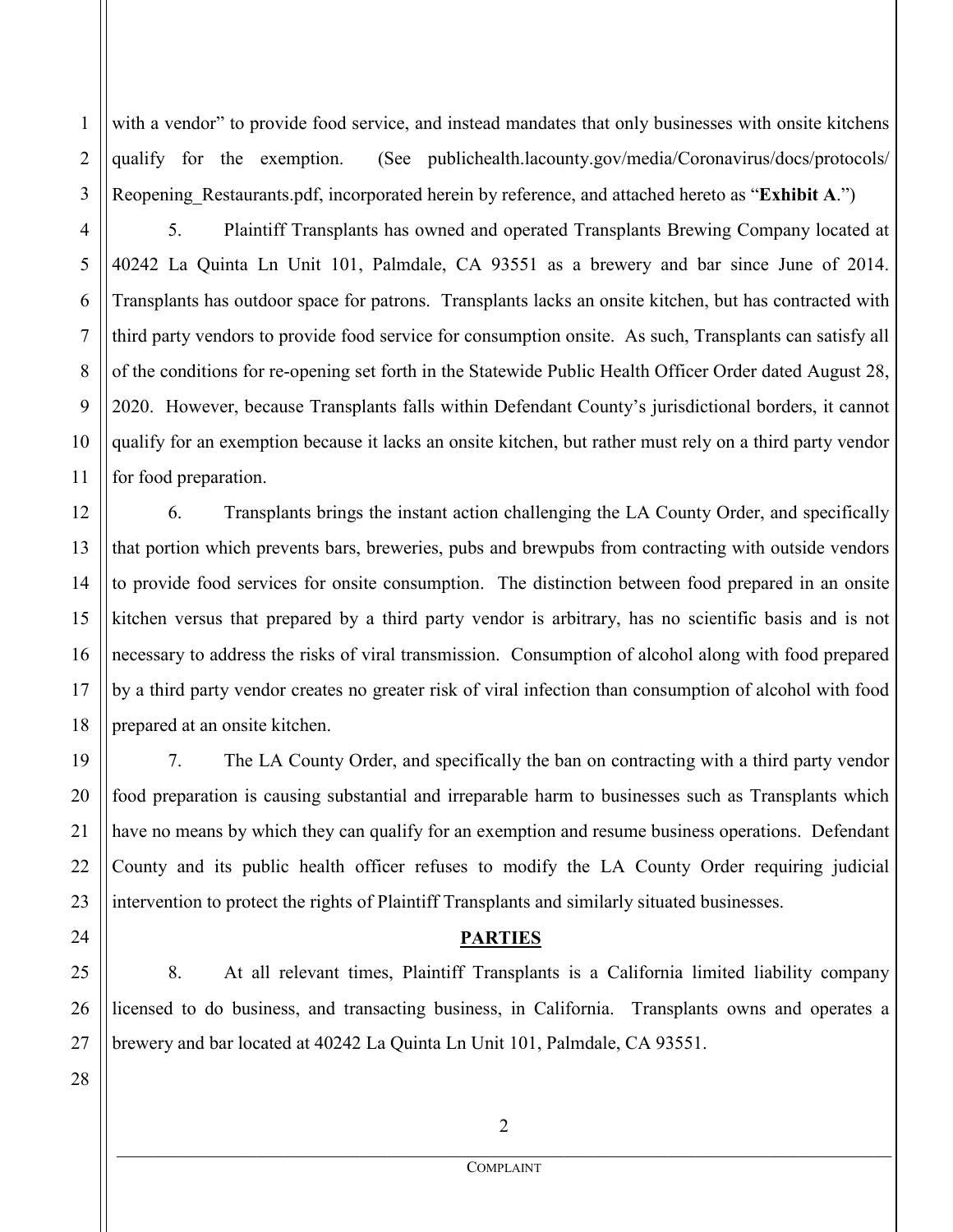9. At all relevant times, Defendant County of Los Angeles is a government entity that controls, manages, and oversees the County of Los Angeles Department of Public Health. Defendant Muntu Davis is Defendant County of Los Angeles' "Health Officer" who issued the challenged order.

#### **FACTUAL ALLEGATIONS**

10. In an effort to combat the Covid-19 pandemic State and Local governments have issued a myriad of public health decrees, mandating the closure or modification of business operations. These decrees are issued pursuant to the State and Local governments' emergency powers, and therefore bypass normal legislative authority and oversight.

11. No industry has been impacted harder by these decrees than the food and beverage industry, and within that industry bars and breweries have been impacted most severely.

12. Defendant Los Angeles County is a political subdivision of the State of California, and derives its powers from California Government Code section 23000, et. seq.

13. Defendant County of Los Angeles operates through established officers, as set forth in California Government Code section 24000, et. seq. Pursuant to Section 24000(s), Defendant may designate a county "health officer." Defendant County of Los Angeles has designated defendant Muntu Davis s its "health officer."

14. Pursuant to California Health and Safety Code section 101040(a), the County "health officer may take any preventative measure that may be necessary to protect and preserve the public health from any public health hazard during any ... 'state of emergency' ... as defined in Section 8558 of the Government Code …"

15. Pursuant to Government Code 8558, the Governor of California may declare a "state of emergency" when there is an "existence of conditions of disaster or of extreme peril to the safety of persons and property within the state caused by conditions such as air pollution, fire, flood, storm, epidemic, riot, drought, cyberterrorism, sudden and severe energy shortage, plant or animal infestation or disease, …earthquake, or other conditions, other than conditions resulting from a labor controversy or conditions causing a state of war emergency …."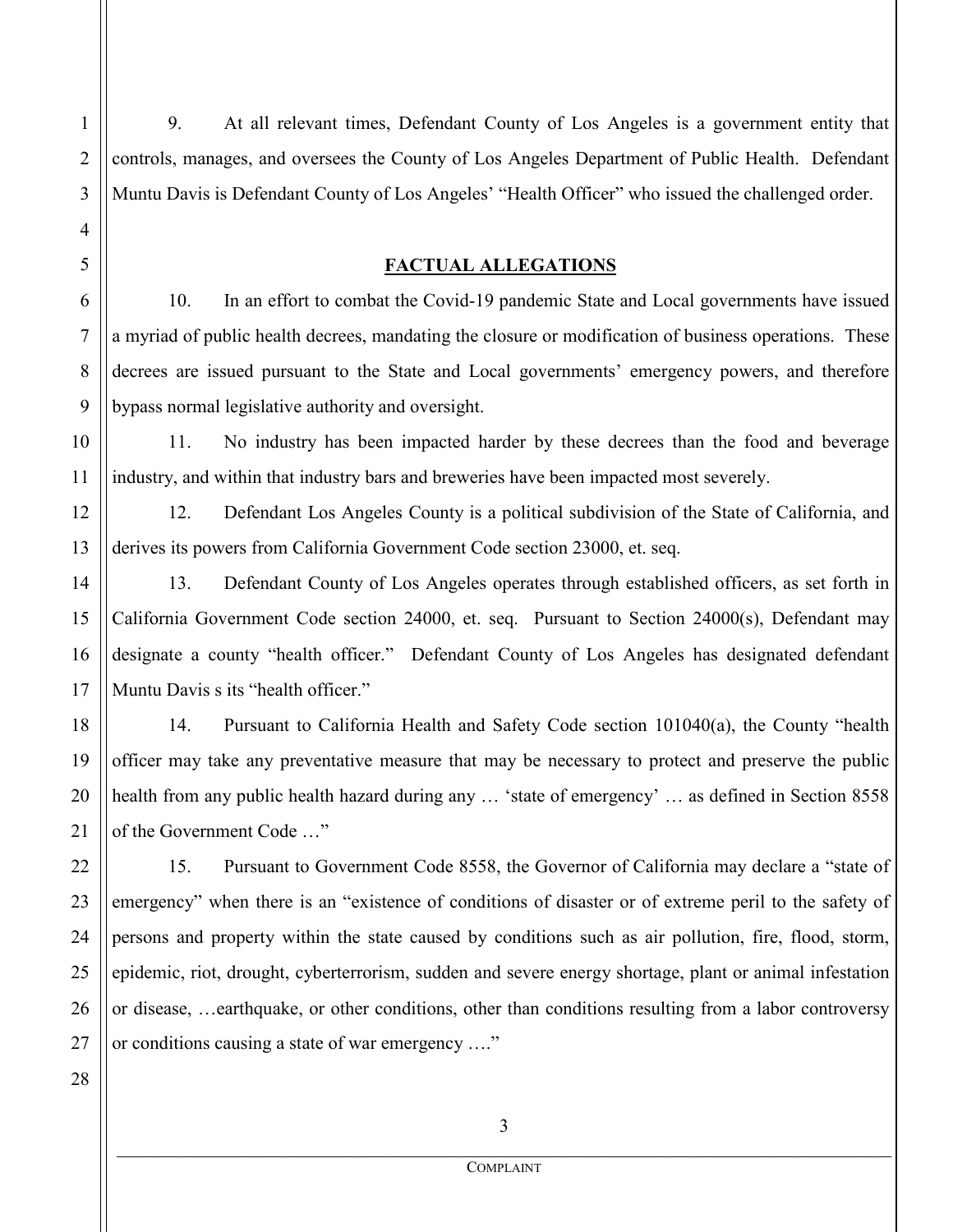16. Pursuant to Government Code section 8558, on March 4, 2020, California Governor Gavin Newsome declared a State of Emergency relating to the Covid-19 pandemic. Pursuant to this declaration, both State and local health officials have issued a variety of decrees regulating the conduct of businesses within the State of California.

1

17. The Governor has adopted a four-stage "Resilience Roadmap" for reopening "nonessential" businesses throughout the state. California is in "Stage 2," during which the Governor's Orders permit a wide array of businesses to reopen, including retailers, restaurants, personal services, and childcare.

 18. Effective July 13, 2020, all counties were ordered to close indoor operations for dine-in restaurants, wineries and tasting rooms, movie theaters, family entertainment centers (for example: bowling alleys, miniature golf, batting cages and arcades), zoos, museums, and cardrooms. Additionally, bars, brewpubs, breweries, and pubs were ordered to close all operations both indoor and outdoor statewide. However, bars and breweries were allowed to operate their business if they met the following criteria:

- a. Bars, pubs, brewpubs, and breweries, may operate outdoors if they are offering sit-down, outdoor, dine-in meals. Alcohol can be sold only in the same transaction as a meal. When operating outdoors, they must follow the dine-in restaurant guidance and should continue to encourage takeout and delivery service whenever possible.
- b. Bars, pubs, brewpubs, and breweries that do not provide sit-down meals themselves, but can contract with another vendor to do so, can serve dine-in meals when operating outdoors provided both businesses follow the dine-in restaurant guidance and alcohol is sold only in the same transaction as a meal.

(July 13, 2020, Statewide Public Health Officer Order, Section 1, subd. (a).)

 19. The Statewide Order explains that bars and breweries are treated differently because: "Bars, both indoor and outdoor, have additional risk factors. A bar, foundationally, is a social setting where typically not only small groups convene, but also where groups mix with other groups. Bars also have an added risk imposed by the consumption of alcohol as a primary activity offered in such venues. Alcohol consumption slows brain activity, reduces inhibition, and impairs judgment, factors which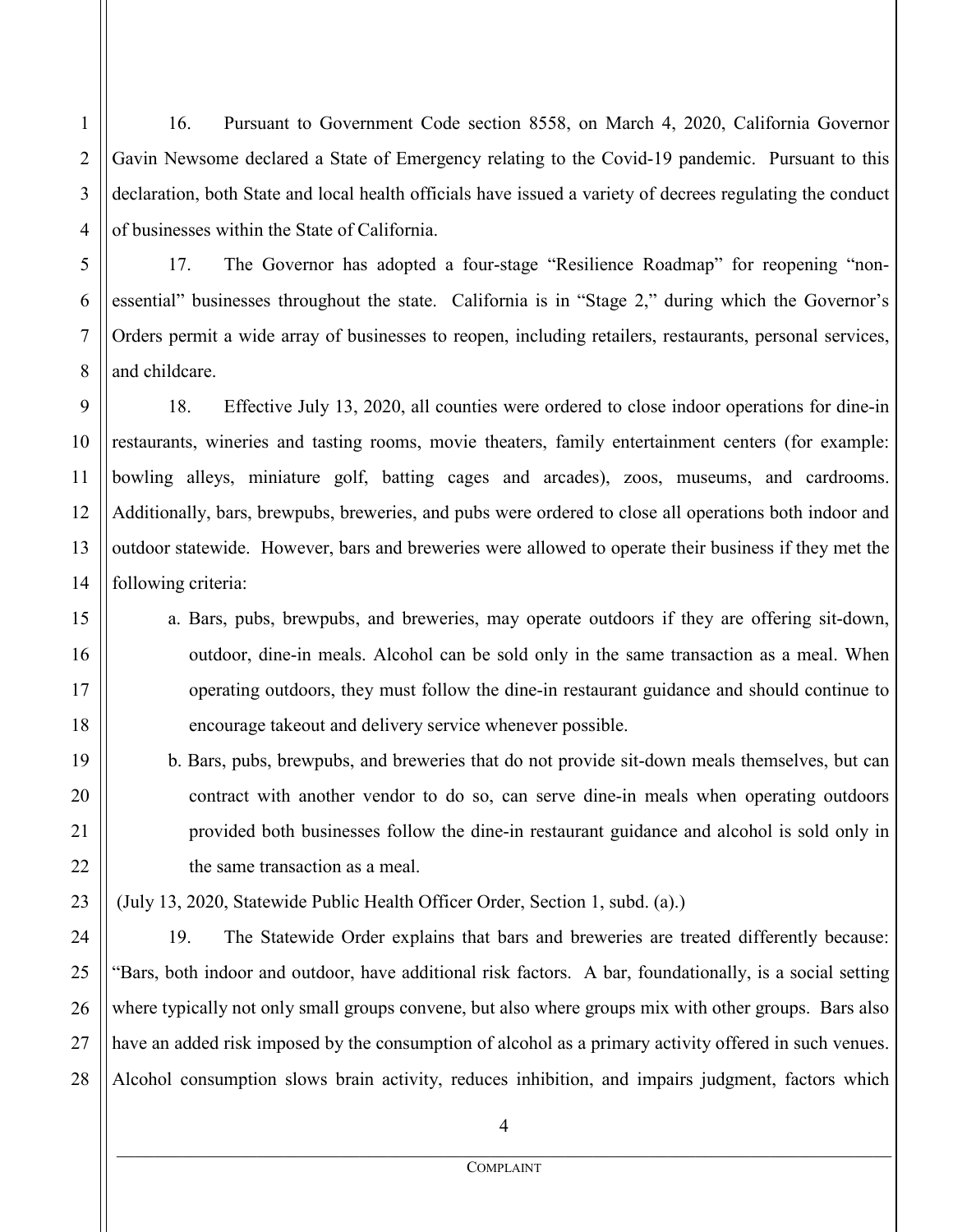contribute to reduced compliance with recommended core personal protective measures, such as the mandatory use of face coverings and maintaining six feet of distance from people in different households, both indoors and outdoors. Louder environments and the cacophony of conversation that are typical in bar settings also require raised voices and greater projection of orally emitted viral droplets." The July 13, 2020, order was superseded by an order dated August 28, 2020, which provides the identical guidelines for reopening bars, breweries, pubs and brewpubs.

20. Pursuant to the authority granted under Health and Safety Code section 101040(a), and the declaration of a State of Emergency under Government Code section 8558, Defendant Los Angeles County, by and through its health officer Muntu Davis, issued a "Protocol for Restaurants" which mirrors the State Order, with one major exception.

21. Like the State Order, pursuant to the LA County Order, "brewpubs, bars, brewery and winery tasting rooms, and craft distilleries are to remain closed for onsite beverage or food consumption until allowed by the County Health Officer to resume modified or full operation." The County Health Officer could grant such a special permit to "[r]estaurants, bars, or brewpubs that possess a moderate risk or high risk restaurant public health permit may continue to offer sit-down, meals in an outside dining area which are prepared on site as allowed by the Health Officer Order,"

22. Unlike the State Order, however, the LA County Order requires that food served must be prepared in an existing, onsite kitchen: "Brewpubs, bars, brewery and winery tasting rooms, and craft distilleries are prohibited from contracting with a food vendor to resume operation."

23. Plaintiff Transplants is ready and able to meet all of the criteria for resumption of onsite beverage and food consumption. Transplants has an outdoor space designated for onsite consumption, and has contracted with a vendor to provide food services which will be sold in the same transaction as any alcohol sales. Transplants, however, is prevented from reopening for onsite consumption under the LA County Order because it lacks an onsite kitchen.

24. No explanation or justification is provided in the LA County Order for the disparate treatment of breweries which lack an onsite kitchen, but can otherwise meet the criteria of the State Order by contracting with an outside food vendor, from those breweries who can prepare food in an onsite kitchen. Nor is there is any public health distinction between food prepared onsite, versus that

1

2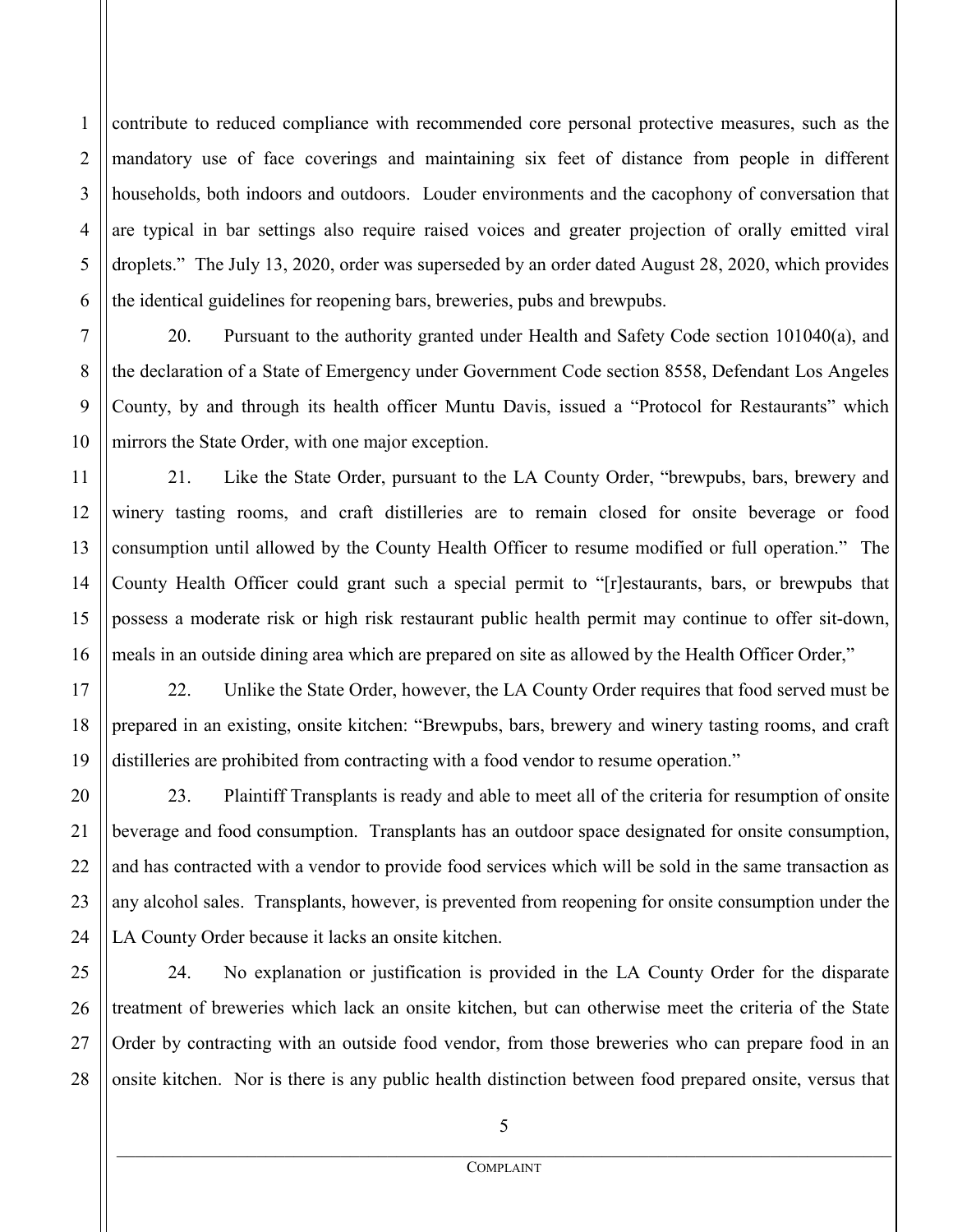which is prepared by a vendor. The risk of viral transmission is no greater where alcohol is consumed along with food prepared by a vendor, than it is when consumed with food prepared onsite.

25. While the Defendant health officer has discretion to enact orders protecting the public health, he does not have discretion to enact and enforce arbitrary rules that have no public health benefit and unfairly discriminate against particular businesses.

26. Transplants is ready, willing, and able to take all appropriate steps to protect the health and safety of visitors to its Palmdale location, and it is committed to following guidelines and recommendations to maintain social distancing and decrease the risk of transmission of the novel coronavirus.

 27. Transplants has adopted and pledged to implement and comply with all applicable state and federal safety guidance, including guidance from the California Department of Public Health (CDPH), Centers for Disease Control and Prevention (CDC), Occupational Safety and Health Administration (OSHA) and the U.S. Food and Drug Administration (FDA). The protocols Transplants has adopted and pledged to implement and comply with at all times specifically comport with the State Public Health Officer's guidance for retailers, restaurants, and bars/breweries with dine-in food service.

 28. Transplants seeks to support Defendants' goals of protecting the health and safety of the County's citizens, and mitigating the risk of the spread of COVID-19. However, Defendants must apply the law to similar businesses in a similar fashion.

 29. The distinction between establishments with an onsite "kitchen" versus those who utilize a third-party vendor to provide food service is amorphous when juxtaposed with the stated goals of Defendants regarding public health and safety. On the one hand, a bar or brewery with its own kitchen can continue to operate so long as the sit-down, dine in experience is outside and the transaction includes alcohol *and* food. On the other, bars or breweries without their own kitchen cannot. Defendants violate the guarantee of equal treatment under the law by refusing to permit Transplants and all other bars/breweries that operate without providing dine-in food via their own onsite kitchen from reopening and contributing to the local economy.

 30. While bars and breweries with their own onsite kitchen may reopen under the LA County Order, Transplants has suffered significant economic losses related to the ordered closure of its

1

2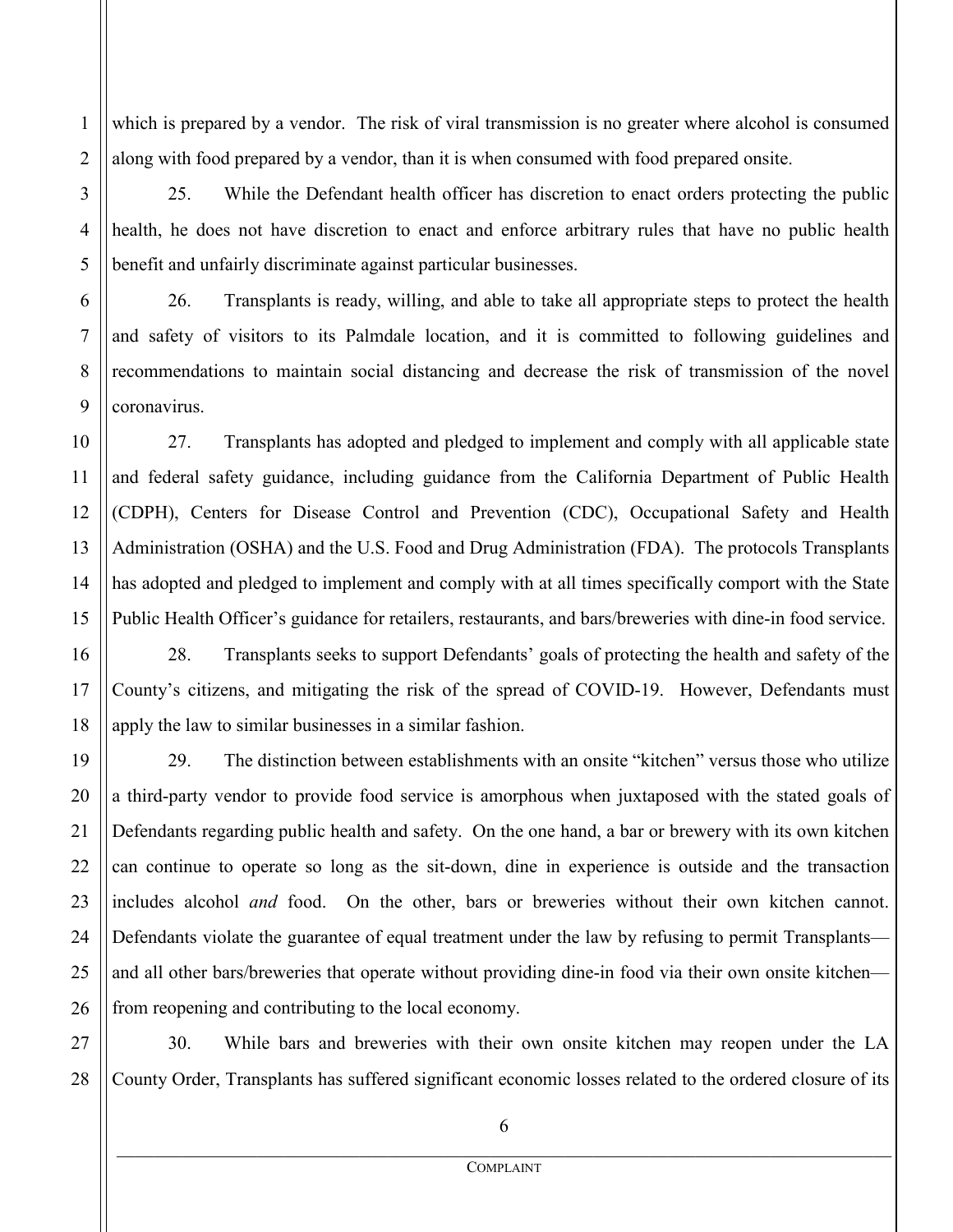1 2 3 Palmdale location. Those losses increase each day and continue to rise. Transplants has also incurred non-pecuniary damages as other bars and breweries with onsite kitchens are permitted to reopen while uncertainty and confusion affect Transplants' operations and industry and consumer reputation.

 31. By and through the LA County Order, Defendants are causing considerable damage to Transplants and similarly situated bars/breweries: injuries to their businesses, reputations, and relationships with their customers, vendors, and employees.

 32. Defendants have not offered any compensation to Transplants in exchange for the regulatory taking of its property.

 33. The harm suffered by Transplants and other similar businesses is irreparable and cannot be rectified with an award of damages. Transplants competes with other breweries and bars located in its geographical vicinity. Because of the LA County Order, Transplants has been placed in a competitive disadvantage to those bars and breweries that have onsite kitchens, and is losing market share which it will not be able to regain. Moreover, the long-term closure of its operations has resulted in a financial drain threating the very existence of its business.

### **FIRST CAUSE OF ACTION**

# **(Violation of the Equal Protection Clause of the Fourteenth Amendment)**

34. Transplants incorporates by reference the allegations contained in all preceding paragraphs of this complaint, and each and every part thereof, with the same force and effect as though fully set forth at length herein.

35. "When those who appear similarly situated are nevertheless treated differently, the Equal Protection Clause requires at least a rational reason for the difference, to ensure that all persons subject to legislation or regulation are indeed being 'treated alike, under like circumstances and conditions.' " (*Engquist v. Oregon Dept. of Agriculture* (2008) 553 U.S. 591.)

24 25 26 27 28 36. Strict scrutiny under the Equal Protection Clause applies where the classification impinges on fundamental rights, including the right to due process. (*San Antonio Independent School Dist. v. Rodriguez* (1973) 411 U.S. 1.) As described more fully below, Defendants have also violated Transplants' due process rights under the Fourteenth Amendment, thus the application of strict scrutiny to the LA County Order is appropriate.

4

5

6

7

8

9

10

11

12

13

14

15

16

17

18

19

20

21

22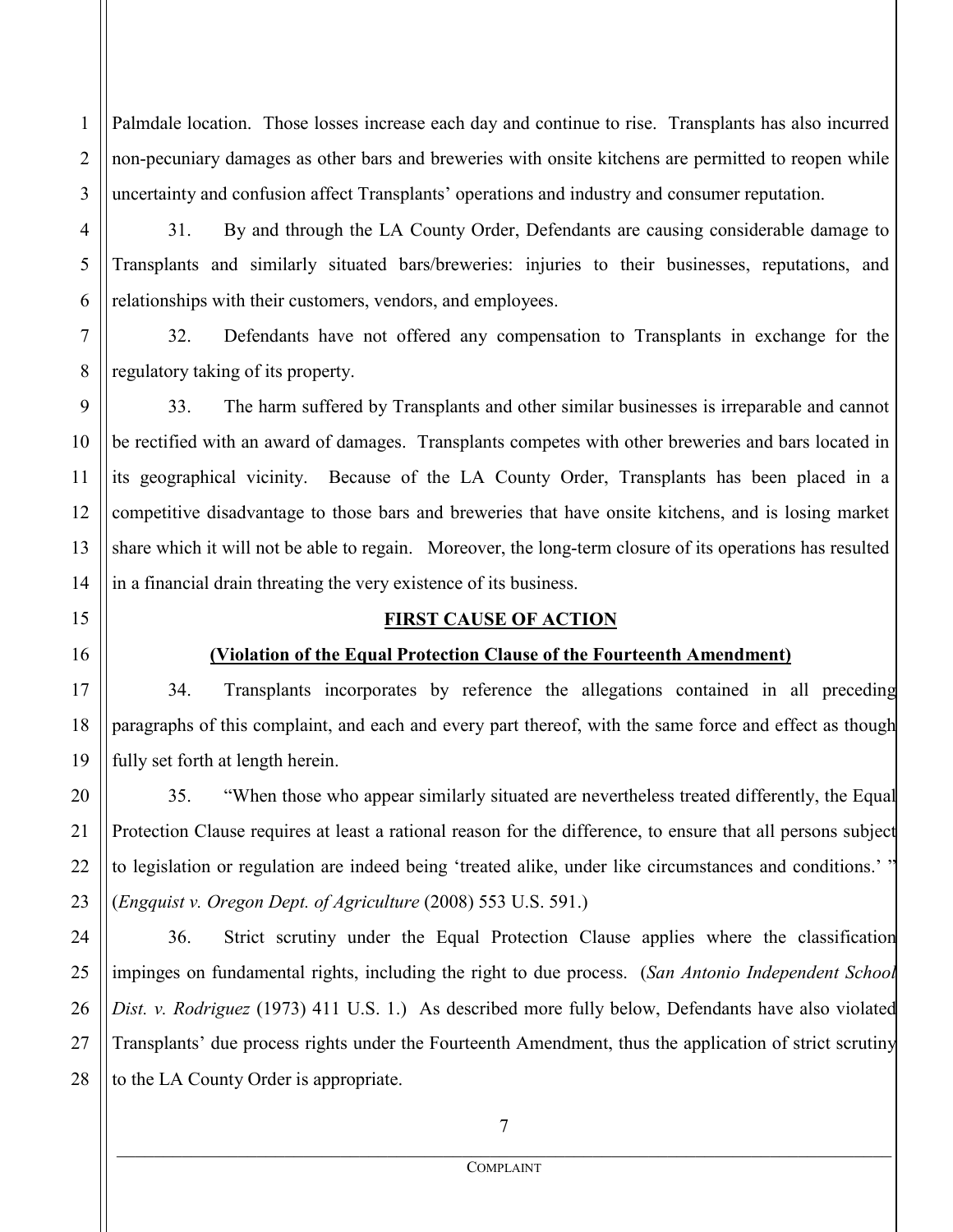37. Defendants' LA County Order, which distinguishes between bars and breweries that have an onsite kitchen, on the one hand, and those like Transplants that contract with a third-party food service vendor, on the other hand, are unsupported by any rational reason. Permitting the onsite consumption of alcohol accompanied by food prepared in an onsite kitchen, versus that prepared by an outside vendor, is unlikely to decrease the risk of transmission of the novel coronavirus. It is the consumption of the food, not the location of its preparation, which is thought to reduce the risk of transmission.

38. Defendants' LA County Order cannot satisfy strict scrutiny because the classifications at issue are arbitrary, and are not narrowly tailored to further compelling government interests.

39. Accordingly, Transplants respectfully seeks a declaration that the LA County Order prohibiting it from reopening its business for onsite consumption due to its inability to serve food prepared in an onsite kitchen violates the Equal Protection Clause of the Fourteenth Amendment to the United States Constitution.

40. Transplants has no adequate remedy at law and will suffer serious and irreparable harm including loss of market share and permanent closure unless Defendants are enjoined from implementing and enforcing that portion of the LA County Order prohibiting bars and breweries from contracting for food service with outside vendors.

#### **SECOND CAUSE OF ACTION**

### **(Violation of the Due Process Clause of the Fourteenth Amendment)**

 41. Transplants incorporates by reference the allegations contained in all preceding paragraphs of this complaint, and each and every part thereof, with the same force and effect as though fully set forth at length herein.

 42. The Due Process Clause of the Fourteenth Amendment provides that "[n]o [government entity] shall . . . deprive any person of life, liberty, or property, without due process of law." Defendants violate this guarantee by depriving one of property under a law "so vague that it fails to give ordinary people fair notice of the conduct it punishes, or so standardless that it invites arbitrary enforcement." (*Johnson v. United States* (2015) 576 U.S. 591.)

1

2

3

4

5

6

7

8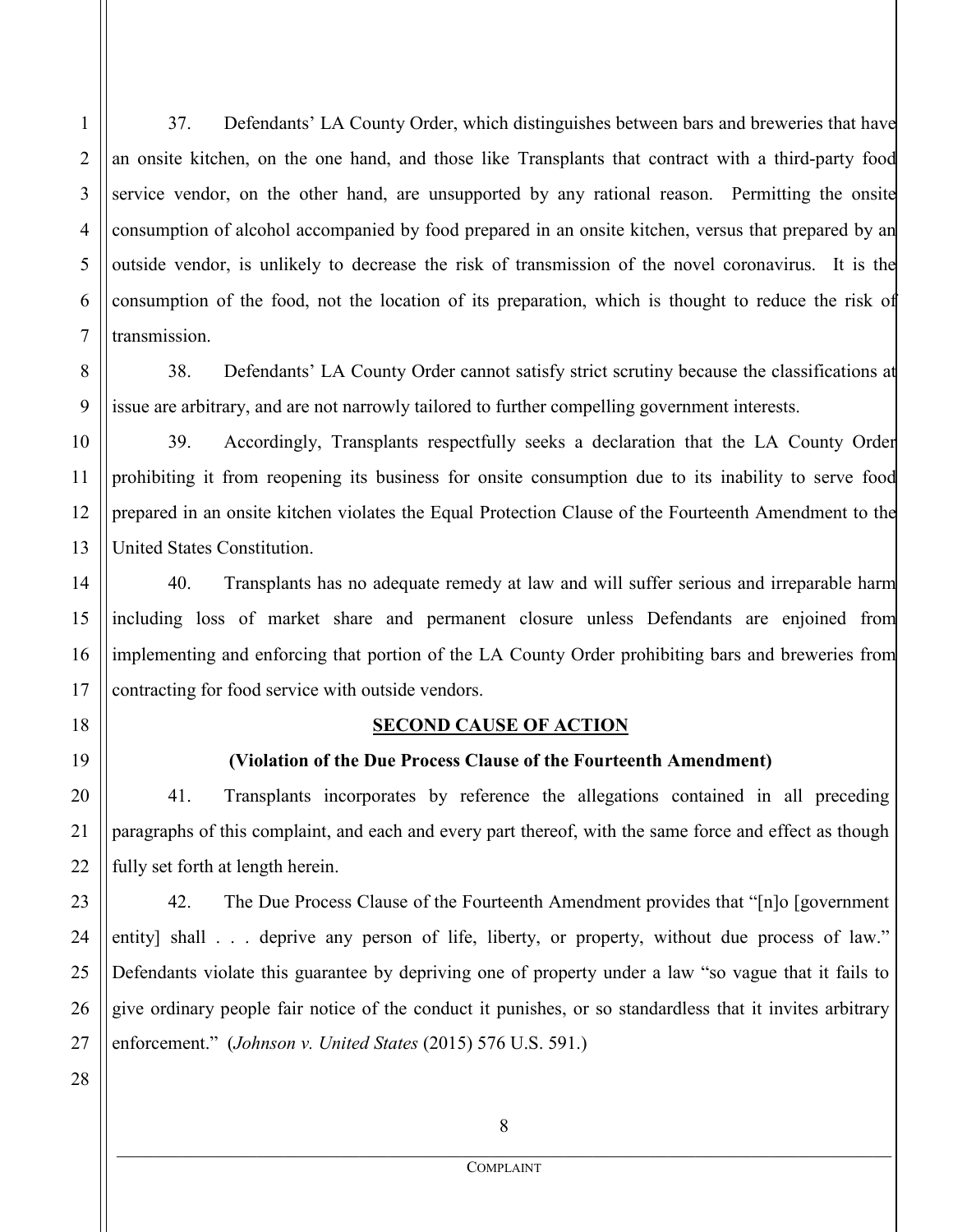43. Defendant's LA County Order distinguishing among the types of bars and breweries that are permitted to reopen are so standardless as to invite arbitrary enforcement. There is no sound basis on which to discriminate among bars, breweries, brewpubs and pubs who offer food service via their own onsite kitchen versus those who contract with third party vendors to do so. Any enforcement of the LA County Order that prohibits facilities who lack and onsite kitchen from reopening, but permit others who do to reopen, is arbitrary, and constitutes a violation of Transplants' right to due process.

7 8 10 12 13 14 15 44. Defendants' LA County Order mandating bars, breweries, brewpubs and pubs like Transplants to obtain a permit from the County to reopen is also standardless and unsupported by rational bases. Obtaining such a permit is not narrowly tailored to achieve the stated goal of protection against the risks of COVID-19, because Transplants has pledged to implement and comply with all applicable state and federal safety guidance – including the sale of food with any alcohol sales. That the food to be served will be prepared by a third party vendor has absolutely no impact on the risk of the spread of the novel coronavirus. The LA County Order which prevents businesses without onsite kitchens from qualifying for the exemption is unfairly and irrationally discriminatory against such businesses.

 45. Accordingly, Transplants respectfully seeks a declaration that the LA County Order, and specifically that portion which prevents Transplants from contracting with a third party vendor to provide food services, violates the Due Process Clause of the Fourteenth Amendment to the United States Constitution.

 46. Transplants has no adequate remedy at law and will suffer serious and irreparable harm unless Defendants are enjoined from implementing and enforcing the LA County Order which prohibits Transplants from reopening its business.

#### **THIRD CAUSE OF ACTION**

### **(Violation of the Takings Clause of the Fifth Amendment)**

47. Transplants incorporates by reference the allegations contained in all preceding paragraphs of this complaint, and each and every part thereof, with the same force and effect as though fully set forth at length herein.

28

1

2

3

4

5

6

9

11

16

9 \_\_\_\_\_\_\_\_\_\_\_\_\_\_\_\_\_\_\_\_\_\_\_\_\_\_\_\_\_\_\_\_\_\_\_\_\_\_\_\_\_\_\_\_\_\_\_\_\_\_\_\_\_\_\_\_\_\_\_\_\_\_\_\_\_\_\_\_\_\_\_\_\_\_\_\_\_\_\_\_\_\_\_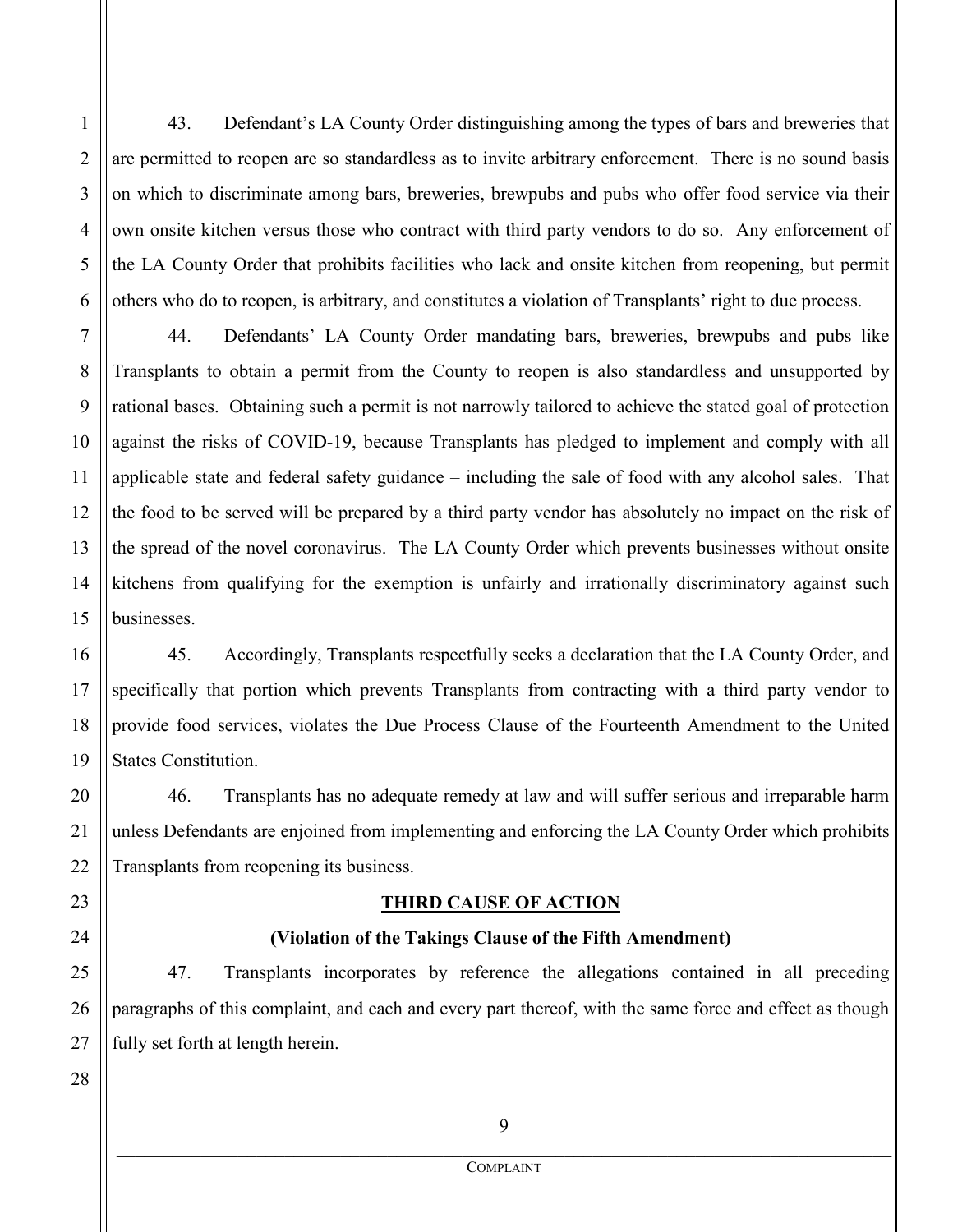48. The Takings Clause of the Fifth Amendment states that "nor shall private property be taken for public use, without just compensation."

 49. The actions taken by Defendants have resulted in Transplants being deprived of the economically beneficial and productive use of its property including, without limitation, its use licenses, business property, and opportunity to sell its alcoholic beverages at its Palmdale property, resulting in the involuntary cessation of its business.

 50. Defendants' LA County Order and the enforcement thereof has caused a regulatory taking of Plaintiffs' property without just compensation in violation of the Takings Clause of the Fifth Amendment to the United States Constitution. At a minimum, the effect of Defendants' LA County Order constitutes a "partial" taking under *Penn Cent. Transp. Co. v. City of New York* (1978) 438 U.S. 104, 123–124.) This violation of the Takings Clause has caused proximate and legal harm to Transplants.

 51. Accordingly, Transplants respectfully seeks a declaration that the LA County Order, and specifically that portion which prevents Transplants from contracting with a third party vendor to provide food services, violates the Takings Clause of the Fifth Amendment to the United States Constitution and that Transplants is entitled to compensation for its economic loss as a result of the taking.

 52. Transplants has no adequate remedy at law and will suffer serious and irreparable harm unless Defendants are enjoined from implementing and enforcing the LA County Order prohibiting Transplants from reopening its business.

1

2

3

4

5

6

7

8

9

10

11

12

13

14

15

16

17

18

19

20

21

22

23

24

25

# **FOURTH CAUSE OF ACTION**

# **(Violation of the California Constitution Article I § 7)**

53. Transplants incorporates by reference the allegations contained in all preceding paragraphs of this complaint, and each and every part thereof, with the same force and effect as though fully set forth at length herein.

26 27 28 54. Article 1, Section 7 of the California Constitution provides, in part: "A person may not be deprived of life, liberty, or property without due process of law or denied equal protection of the laws  $\dots$ ."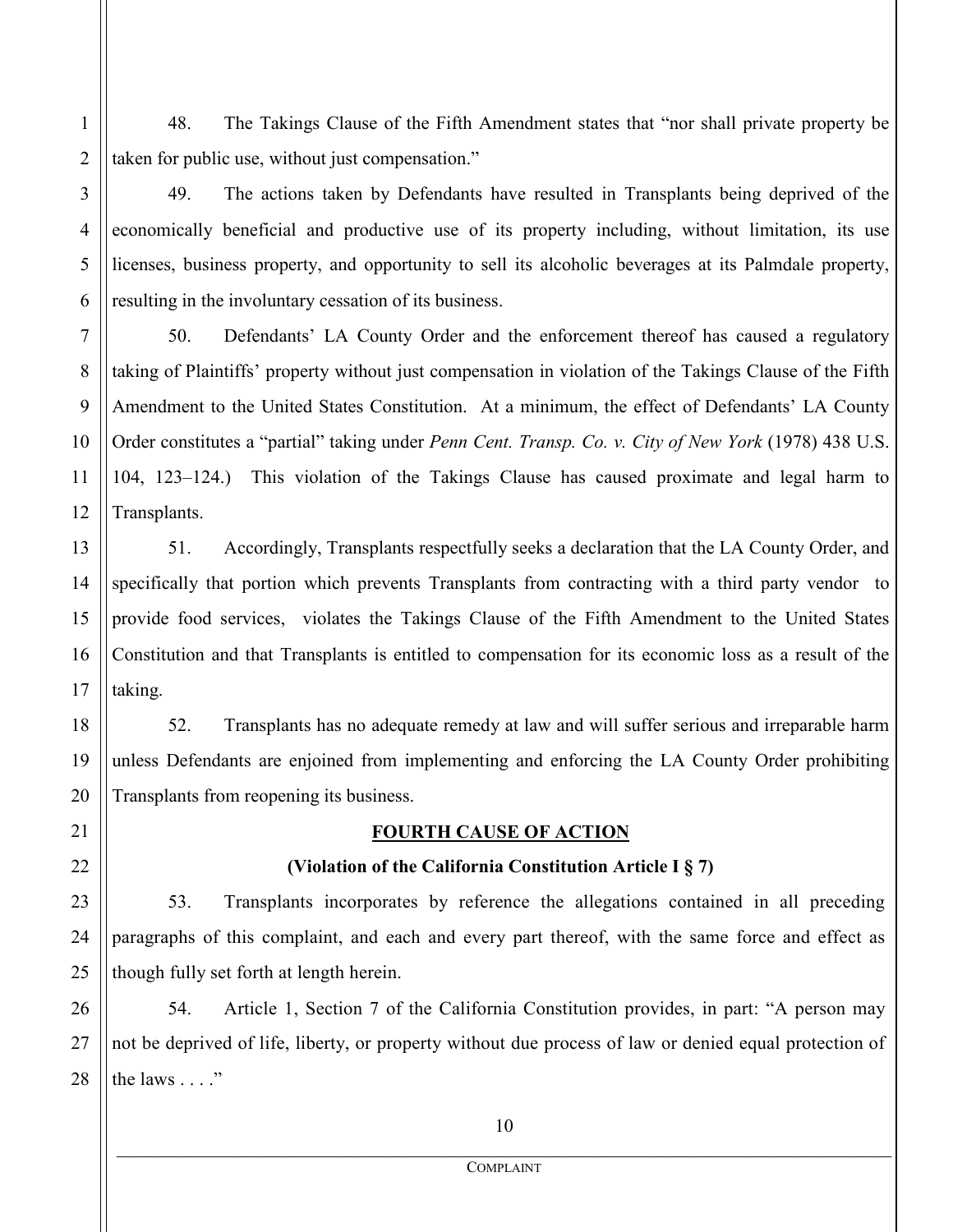55. Prohibiting Transplants from reopening its business while allowing similarly situated businesses to do so solely because they have an onsite kitchen for food preparation, unconstitutionally deprives Transplants of its property rights under the California Constitution.

56. Accordingly, Transplants respectfully seeks a declaration that the LA County Order, and specifically that portion which prevents Transplants from contracting with a third party vendor to provide food services, violates Article I, Section 7 of the California Constitution.

57. Transplants has no adequate remedy at law and will suffer serious and irreparable harm unless Defendants are enjoined from implementing and enforcing the LA County Order prohibiting it from reopening its business.

# **FIFTH CAUSE OF ACTION**

## **(Violation of the California Constitution Article 1 § 19)**

 58. Transplants incorporates by reference the allegations contained in all preceding paragraphs of this complaint, and each and every part thereof, with the same force and effect as though fully set forth at length herein.

59. Article 1, Section 19 of the California Constitution provides, in relevant part:

Private property may be taken or damaged for a public use and only when just compensation, ascertained by a jury unless waived, has first been paid to, or into court for, the owner. The Legislature may provide for possession by the condemnor following commencement of eminent domain proceedings upon deposit in court and prompt release to the owner of money determined by the court to be the probable amount of just compensation.

60. The California Supreme Court has held that "While the police power is very broad in concept, it is not without restrictions in relation to the taking or damaging of property. When it passes beyond proper bounds in its invasion of property rights, it comes within the purview of the law of eminent domain and its exercise requires compensation." (*House v. Los Angeles County Flood Control Dist*. (1944) 25 Cal.2d 384, 385.)

61. California courts have routinely held that the California Constitution requires just compensation to property owners when their property is taken for public use, because the law seeks to bar the government from forcing some people alone to bear public burdens, which should be borne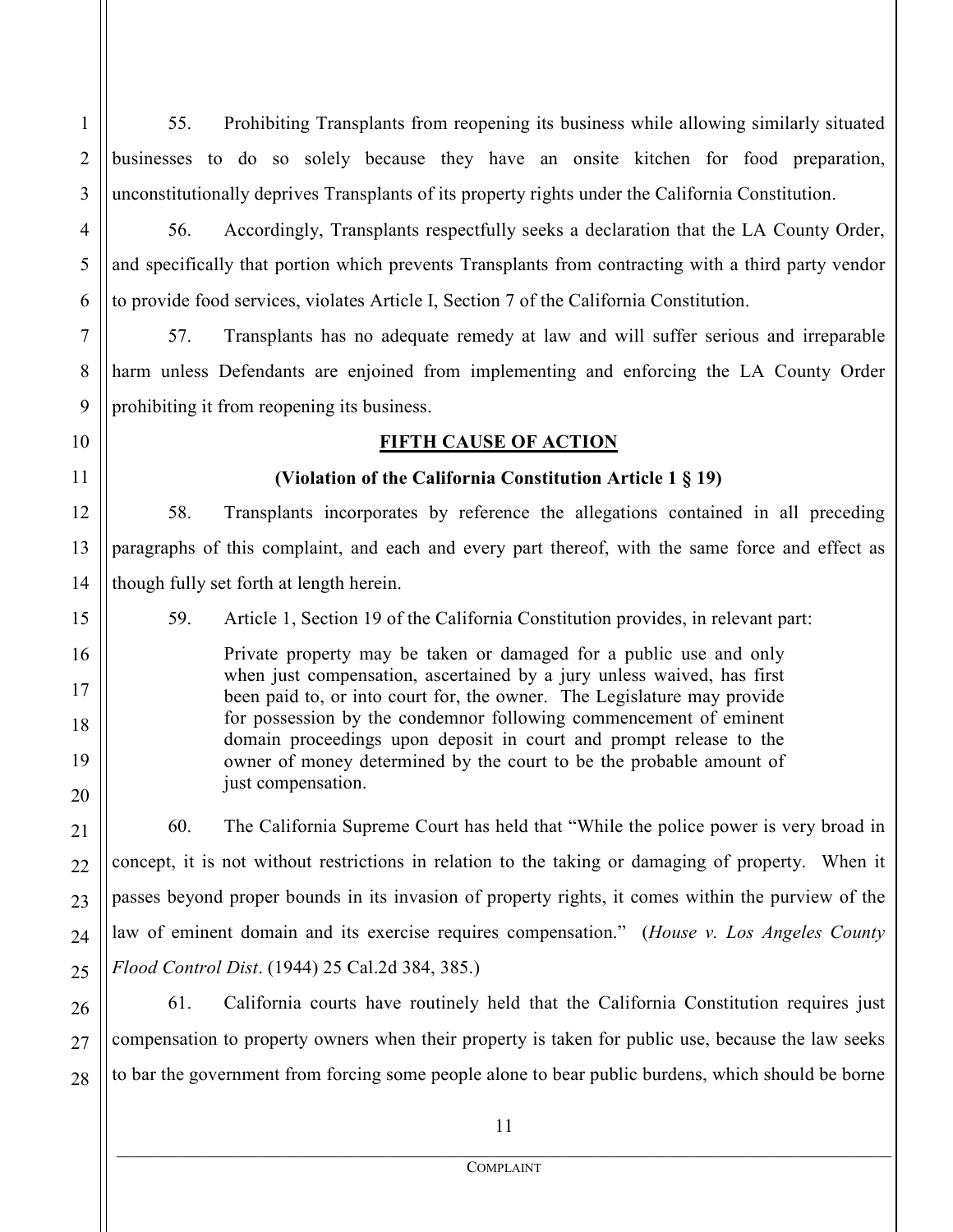2 by the public as a whole. (*Jefferson St. Ventures, LLC v. City of Indio* (2015) 236 Cal.App.4th 1175.)

62. The principle underlying just compensation for property taken for public use is to put the owner in as good a position as he or she would have occupied if his or her property had not been taken. (*City of Carlsbad v. Rudvalis* (2003) 109 Cal.App.4th 667.)

63. The constitutional guarantee of just compensation for property taken by the government is not only intended to protect the property owner, but also to protect the public by limiting its liability to losses that can fairly be attributed to the taking. (*Emeryville Redevelopment v. Harcros Pigments, Inc.* (2002) 101 Cal.App.4th 1083.)

64. Transplants has a property interest in its bar/brewery and use licenses to operate there. Prohibiting Transplants from reopening its business while allowing similarly situated businesses to do so solely because they have an onsite kitchen constitutes a taking of Transplants' property under the California Constitution.

56. Accordingly, Transplants respectfully seeks a declaration that the LA County Order, and specifically that portion which prevents Transplants from contracting with a third party vendor to provide food services, violates Article I, Section 19 of the California Constitution, and that Transplants is entitled to compensation for its economic loss as a result of the taking.

61. Transplants has no adequate remedy at law and will suffer serious and irreparable harm unless Defendants are enjoined from implementing and enforcing the LA County Order prohibiting Transplants from reopening its business.

21

1

3

4

5

6

7

8

9

10

11

12

13

14

15

16

17

18

19

20

22

23

24

25

26

27

28

# **PRAYER FOR RELIEF**

WHEREFORE, Transplants prays for judgment against Defendants, and each of them, as follows:

1. For declaratory relief;

2. For temporary, preliminary, and permanent injunctive relief;

3. For reasonable attorneys' fees and costs in the prosecution of this action pursuant to law, including California Code of Civil Procedure § 1021.5; and

4. For such other and further relief as this Court may deem just and proper.